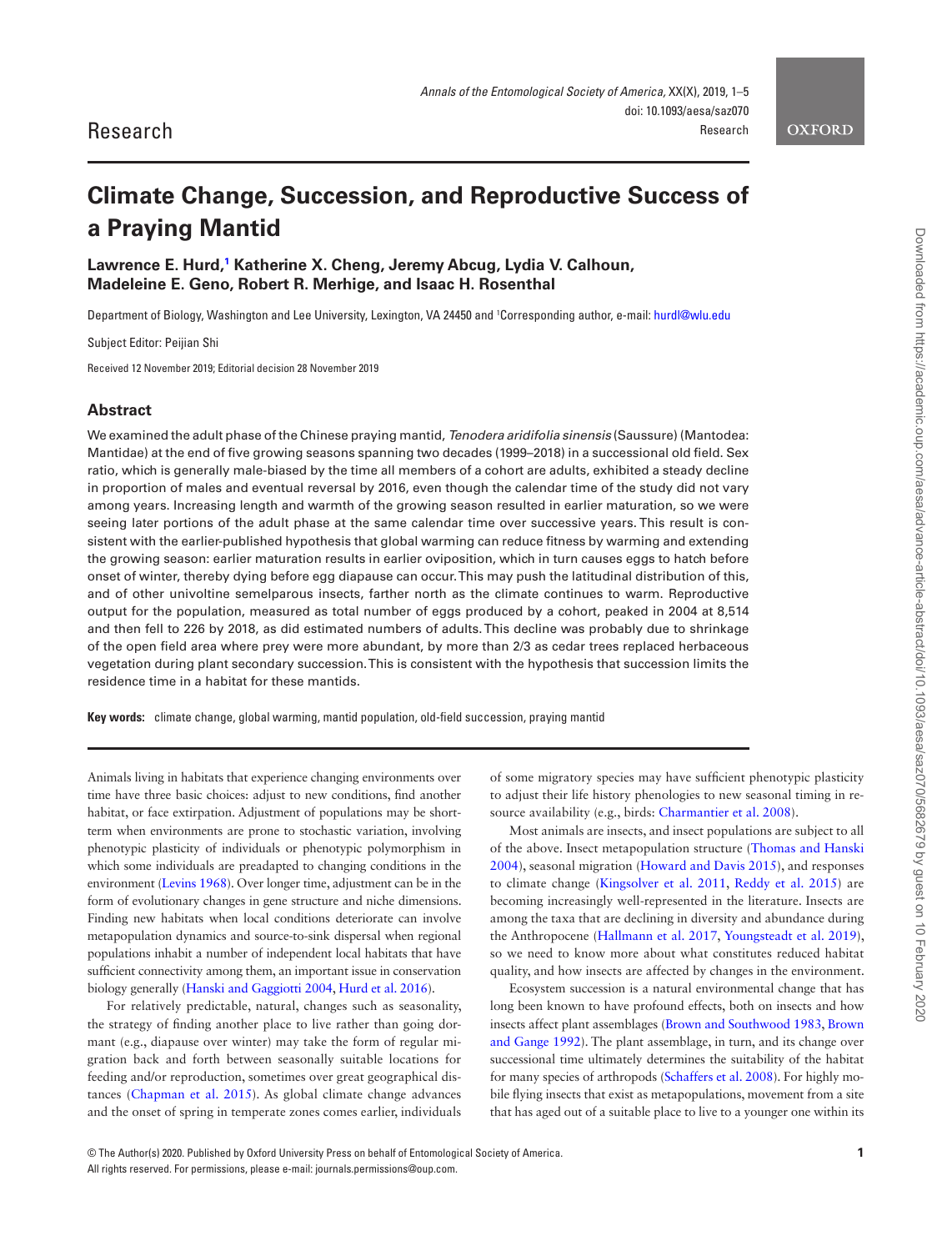region would seem to be a simple matter. For many species that are not able to disperse so easily, that option can be problematic. The Chinese praying mantid, *Tenodera aridifolia sinensis* (Saussure) (Mantodea: Mantidae) is an inhabitant of early to middle sere successional old fields where it is a member of the generalist predator guild [\(Hurd and](#page-4-10)  [Eisenberg 1990](#page-4-10)). Although both adult males and females have functional wings, only males are capable of sustained flight, and therefore, colonization of younger sere habitats not immediately adjacent to those that have developed too far in succession is apt to be very slow or impossible if these insects are left to their own devices. It is therefore doubtful that they fit the metapopulation paradigm, and most probable that their wide geographic range has been achieved by a combination of accidental and purposeful distribution by humans [\(Hurd 1999\)](#page-4-11). These insects are primarily found in the herbaceous vegetation where arthropod prey are plentiful, so that tree encroachment reduces the useful habitat for them. [Rose and Hurd \(2016\)](#page-4-12) hypothesized that succession to a tree-dominated site was responsible for population decline in two congeneric mantids occupying an old field in eastern Virginia, *T. a. sinensis* and *Tenodera angustipennis*.

The impact of climate change on the environments of insects is of signal importance to researchers [\(ESA 2019](#page-4-13)). Much of the literature on insect responses to climate change involves temperature effects on life history phenology of herbivores (see review by [Bale](#page-3-4)  [et al. 2002\)](#page-3-4). However, a comparison of the movement capabilities of the predator, *T. a. sinensis*, with rates of latitudinal shifting predicted by models of global warming in the north temperate zone suggests the hypothesis that they cannot move fast enough on their own to escape encroachment of an untenable seasonal environment on their present range [\(Rooney et al. 1996\)](#page-4-14). The impact of these predators on the prey community can be significant, resulting in trophic cascades down to the primary producer level [\(Moran et al. 1996](#page-4-15), [Moran and](#page-4-16)  [Hurd 1997\)](#page-4-16). Therefore, whatever alters the demography of these generalist predators can have community-wide effects.

We report on a census of adult praying mantids during their reproductive period, in 5 yr spaced out over two decades, as an exercise in the laboratory portion of a university ecology course. Since both succession and climate change occurred over this period, we were especially interested in how this population may have responded to the challenges imposed by these processes.

# **Materials and Methods**

#### Study Site

The site was a successional old field adjacent to an unmanaged, cedar-dominated wooded area in Rockbridge County, Virginia on the campus of Washington and Lee University in Lexington. This field had a history of annual mowing until 1995, when it was fenced off for use as a study site for a field ecology laboratory. From 1995 to 2018 the field underwent a successional sequence typical of the region, from open field with herbaceous vegetation (chiefly stickweed, goldenrod, asters, and milkweed) replacing grasses, and gradually colonization by trees (mainly red cedar) that grew in height and girth such that the amount of open field diminished over the years. This field was naturally colonized by Chinese mantids (*T. a. sinensis*) sometime between 1995 and 1998, and these were the subject of population biology exercises (described below) at irregular intervals over two decades: 1999, 2004, 2012, 2016, and 2018.

#### Sampling Procedure

As adults, *T. a. sinensis* are ideal subjects for this kind of study because they are large enough (7–10 cm length) to be conspicuous,

they are easily captured and marked, and they are not subject to appreciable dispersal to or from the field [\(Eisenberg et al. 1992](#page-4-17)). The procedure for sampling was for the students to form a skirmish line across the field and carefully walk through the vegetation to search for mantids until the entire field area had been traversed. Each mantid was marked on the prothorax with a felt-tipped pen with permanent ink, sex was determined, and then the insect was released. On the following sample date, 1 wk later, the collection contained both marked (recaptured) and unmarked individuals and were recorded as such in order to calculate an estimated population size on the first sample date using the Lincoln Index, as described in [Hurd et al. \(1994\)](#page-4-18).

During the week prior to the beginning of each sampling procedure, L.E.H. made a brief visual survey of the study site to determine whether the mantid population appeared to have reached the adult stage, and would, therefore, be ready for the planned exercise. Marking mantid nymphs is problematic since they lose the mark when they molt. One or two late instar nymphs were noticed at that time in 1999 and 2004, but not in 2012, 2016, or 2018. No nymphs were found in any sample year by the time of the beginning of the exercise. Although different groups of students were involved in the lab each fall during which the course was taught, sampling procedure did not vary among years, and the first sample was taken at essentially the same time of the calendar each year: 14th in 1999, 13th in 2004, 12th in 2012, 13th in 2016, and 13th in 2018.

At the end of the growing season, frost kills both the adult mantids and most of the open field above-ground vegetation, making it easy to find and collect the oothecae from leafless stalks and tree branches. Females tend to oviposit on the ends of lower tree branches or stalks of forbs, but oothecae are easily spotted on either kind of vegetation. All oothecae in the field site were collected, brought into the laboratory and weighed, after which they were returned to the field and attached to oviposition sites so that the population could continue. Oothecae that were found on cedar branches, which were the majority of them, were replaced by wedging them into the fork of a branch. Those oviposited on forb stalks were attached by tying on with sewing thread run through the dried foam surrounding the eggs. One of the oothecae collected in 2018 hatched in the lab before it could be returned to the field, and several weeks before killing frost.

#### Data Collected

For all years, population size was estimated and sex ratio (male N/ total N) was determined for the first sample date, and reproductive output was determined following the end of the growing season (i.e., after killing frost). The sex ratio of the adult population changes because, because females attract males and sometimes eat them, which causes disproportionate male mortality ([Hurd et al. 1994](#page-4-18): see Discussion). Thus, over the course of the adult phase, the later the sample occurs the smaller the proportion of males. Therefore, the sex ratio is an indicator of how late in the adult phase of the life cycle the first sample was taken, even though the calendar date of the sample remained essentially constant. The square roots of the sex ratios of males/total N were log-transformed and subjected to linear regression to test the null hypothesis that there was no significant change over time.

The area of the open field portion of the study site also was measured each year of sampling in order to get an estimate of population density as the open field habitat diminished by virtue of tree encroachment. These mantids are univoltine, hatch early in the spring, and require the relatively high arthropod prey densities in open field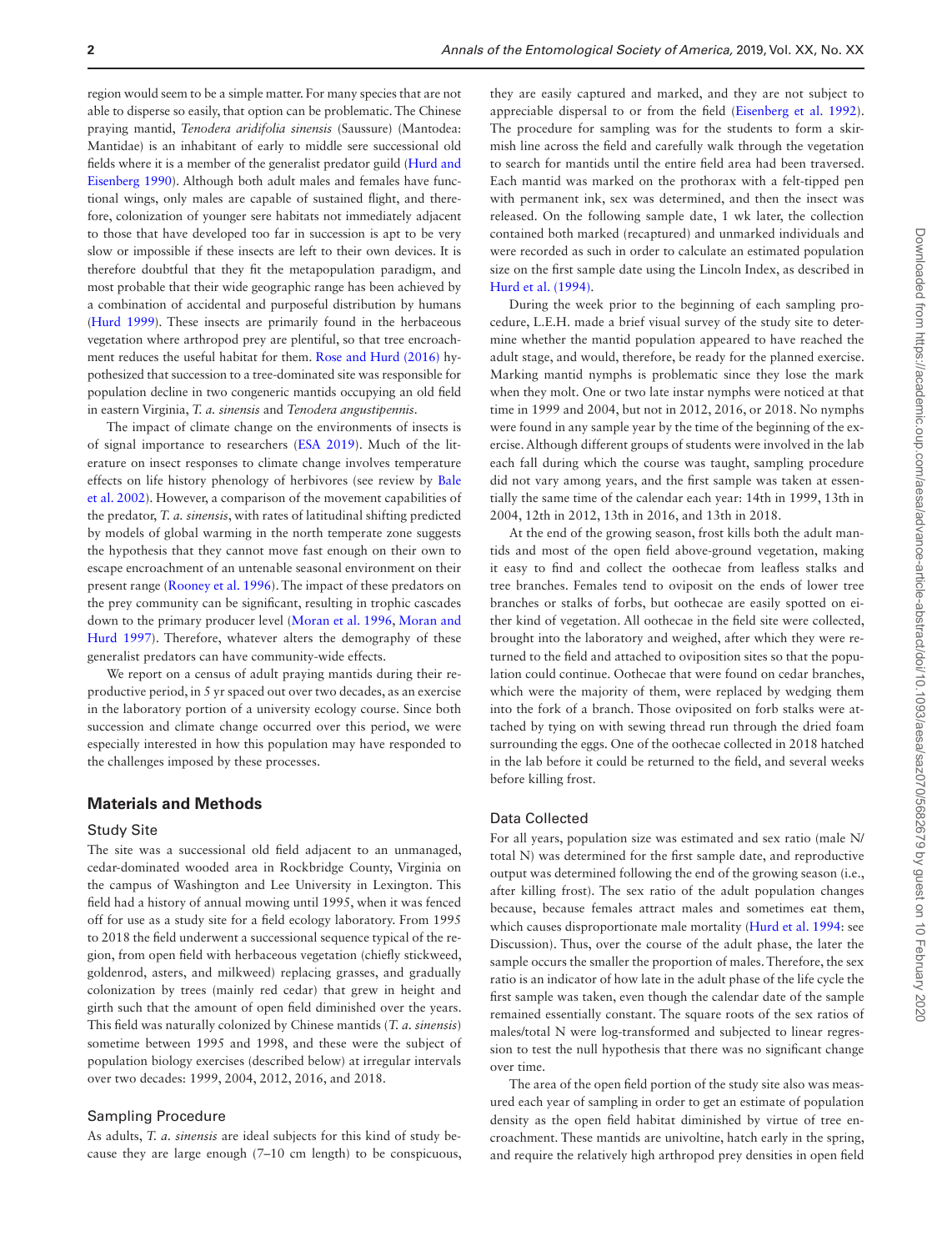areas to feed and complete their life cycle by the end of the growing season [\(Hurd 1999](#page-4-11)). Oothecae were counted and weighed to determine number of eggs according to the regression of ootheca mass on number of eggs provided by [Eisenberg and Hurd \(1977\)](#page-4-19).

## **Results**

Over the nearly two decades of this study, the open area of the field declined steadily as cedar trees gradually replaced herbaceous vegetation, such that the open field habitat in 2018 was less than a third of the area in 1999 [\(Table 1](#page-2-0)). Both estimated adult population size and density increased from 1999 through 2012, and declined thereafter, reaching the lowest values in 2018. Reproductive success measured as the number of oothecae produced was higher from 1999 to 2012 than during 2016 and 2018. The number of eggs per oothecae was highest in the three middle years, and lowest in the last year. The most important numbers, from the standpoint of population growth, are the total numbers of eggs produced by a cohort at the end of each year (Σ eggs, [Table 1](#page-2-0)), which was highest in 2004, whereas in 2018 it was more than an order of magnitude lower than previous years and the product of only three very small oothecae, with the combined egg total of one moderate-sized ootheca [\(Eisenberg and Hurd 1977](#page-4-19)).

Sex ratio at the same calendar time each year, measured as the number of males relative to total estimated adults, declined steadily from 1999 to 2018 ([Fig. 1\)](#page-3-5). The ratio remained above 0.5 until 2012, and then dropped well below that value by 2018. The negative relationship was significant in linear regression ( $R^2 = 0.7973$ ;  $P = 0.04$ ).

### **Discussion**

There are two main conclusions we make from the data in this study. First, decreasing open field habitat area over two decades of old-field succession is largely responsible for the decline in adult population numbers and reproductive output from 2012 to 2018. Second, the life cycle of these mantids has shifted so that maturation occurred successively earlier over the two decades. Therefore, we were actually sampling later during the adult phase each year, which means that each year there was more time for adult mortality to occur, especially among males, before the actual samples were taken. However, the reduction in both number of oothecae produced and in total eggs from 2012 to 2018 ([Table 1\)](#page-2-0) argues that the population itself was, in fact, declining during that period.

The reduction in population size as the open field area got smaller is not surprising, and in fact has been suggested previously [\(Rose and](#page-4-12)  [Hurd 2016,](#page-4-12) [Gall et al. 2017\)](#page-4-20), but area was not quantified. The fact that the population increased in both size and density from 1999 to 2012 could simply be because it had so recently colonized the field and was still expanding in response to a relatively large space with abundant prey. The peak year for abundance was 2012, but oothecae from that year were substantially smaller than in 2004 or 2016, which may indicate an effect of intraspecific competition. Both

2004 and 2012 exhibited very high recruitment potential based on total eggs produced. The last 2 yr, 2016 and 2018, showed a sharp decline in abundance and density, but reproductive output remained high in 2016 by virtue of heavier, though fewer, oothecae produced. The 2018 cohort produced only three very small oothecae, and consequently, many fewer eggs.

The length of the growing season in the United States, as well as temperature, have steadily increased for almost four decades [\(Kunkel 2016](#page-4-21)). This means that the growing season begins earlier and ends later, so that *T. a. sinensis* would have been hatching earlier, developing faster, and therefore reaching maturity earlier at the end of the summer. Added to this is that summers in the North Temperate are getting warmer [\(Monahan et al. 2016\)](#page-4-22) which, even without the increased season span, increases development rate ([Hurd](#page-4-23)  [et al. 1989](#page-4-23)). Thus, egg production would be earlier, and the earlier oothecae are produced the earlier they will hatch ([Hurd et al. 2004](#page-4-24)). Since eggs of this species begin developing as soon as oothecae are produced they will develop until frost brings a halt to the process. The longer the time between oviposition and killing frost, the greater the likelihood that nymphs will hatch during the fall and be killed by frost before winter diapause [\(Hurd 1999](#page-4-11)).

Sex ratio of *T. a. sinensis* at the beginning of the adult portion of the life cycle is generally male-biased [\(Hurd et al. 1994](#page-4-18)), although at egg hatch the sexes are evenly split ([Moran and Hurd 1994](#page-4-25)), so females must have a lower survival rate as nymphs than males. However, the relative survival advantage that males enjoy during their developmental phase disappears when they are adults, chiefly because males have at least one more predator to contend with than females have: males are frequently eaten by females (ca. 17% per encounter: [Hurd et al. 1994](#page-4-18)) before, during, or after copulation. Male *T. a. sinensis* in the field show no ability to assess risk of cannibalism when approaching a female, unlike the laboratory results of a different species from South America, *Parastagmatoptera tessellata* [\(Scardamaglia et al. 2015](#page-4-26)).

Since both males and females can mate more than once, the cumulative probability of being eaten by a female increases with the number of intersexual encounters. The main evidence that climate change in Virginia has altered the phenology of the life cycle of this mantid is that the initial sex ratio of adults was male-biased in 1999, 2004, and 2012, but the bias was successively smaller, and sex ratio was decidedly female-biased in 2016 and 2018. Our record of sampling over the two decades admittedly is sporadic, but the pattern of decline in male proportion of the population over those years mimicked what has been found over the course of any single season. In fact, the pattern shown in [Fig. 1](#page-3-5) of this article fits the 4-wk decline in mean male proportion for three consecutive years shown by [Fig. 1](#page-3-5) in [Hurd et al. \(1994\)](#page-4-18). Accordingly, it is tempting to suggest that maturation occurred 1 mo earlier in 2018 than in 1999, but warmer summers also decrease time in stadium by as much as 1 d for every degree Celsius increase ([Hurd et al. 1989](#page-4-23)), so over the course of seven stadia an average of 1°C could speed up development by a week.

<span id="page-2-0"></span>**Table 1.** Population size and reproductive output of mantid cohorts, 1999–2018: Area of open field (m²), marked sample size of first capture (M), estimated initial number of adult mantids from Lincoln index (Est.N), estimated initial population density (Est.N/m<sup>2</sup>), total number of oothecae, mean ± SE eggs per ootheca, and total number of eggs produced by each cohort (Σ eggs)

| Year | m <sup>2</sup> | М  | Est.N | Est.N/m <sup>2</sup> | Oothecae | Eggs/ootheca     | $\Sigma$ eggs |
|------|----------------|----|-------|----------------------|----------|------------------|---------------|
| 1999 | 1.101          | 43 | 98    | 0.09                 | 51       | $90.4 \pm 52.2$  | 4,609         |
| 2004 | 848            | 56 | 110   | 0.13                 | 39       | $218.3 \pm 55.2$ | 8,514         |
| 2012 | 799            | 72 | 288   | 0.36                 | 44       | $168.1 \pm 57.7$ | 7,395         |
| 2016 | 402            | 17 | 68    | 0.17                 | 26       | $225.5 \pm 59.4$ | 5,864         |
| 2018 | 337            |    | 14    | 0.04                 |          | $75.4 \pm 54.3$  | 226           |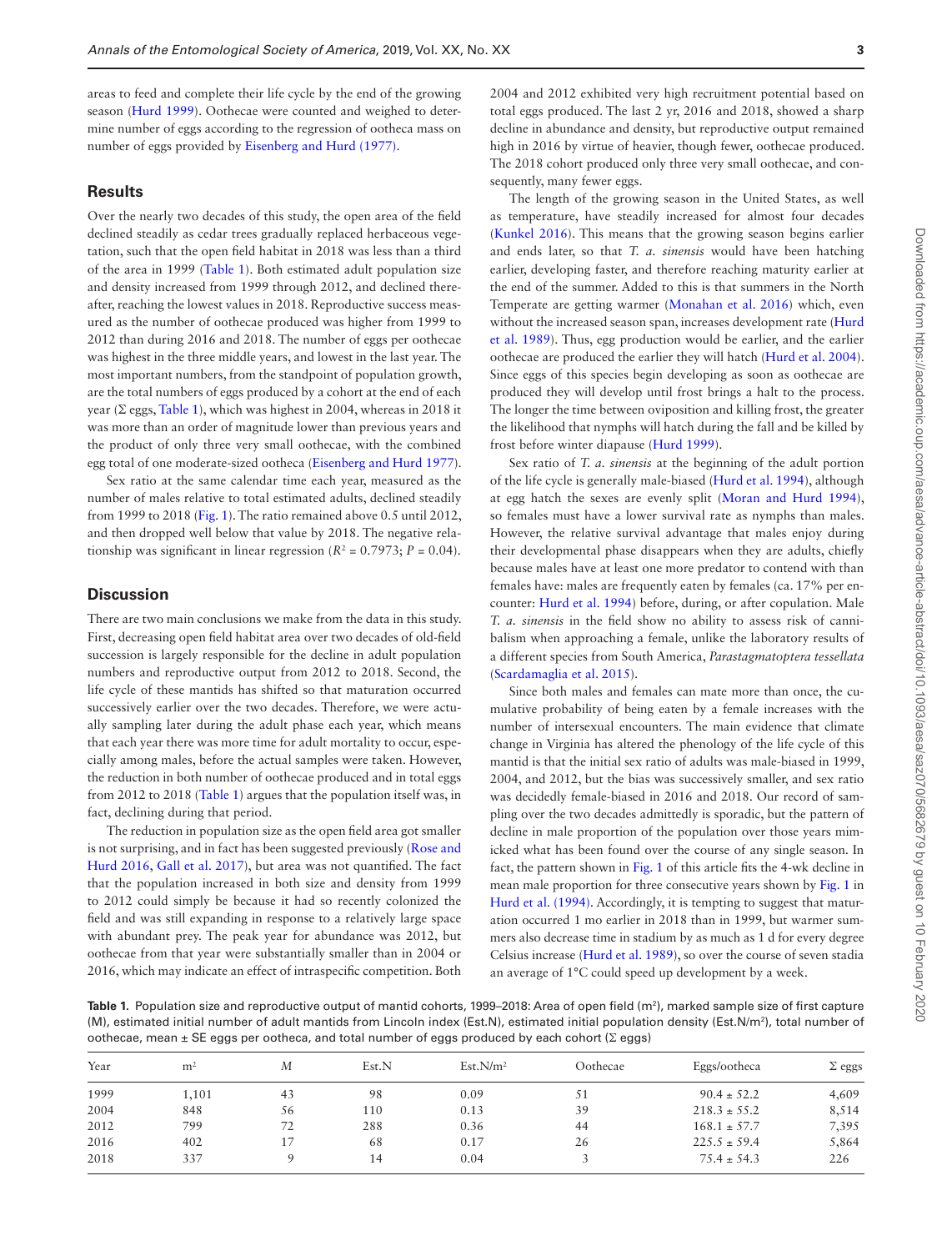

**Fig. 1.** Sex ratio of adult *Tenodera aridifolia sinensis* expressed as male proportion of all mantids collected at the beginning (essentially the same calendar date) of the mark-release-recapture exercise on each year of the study.

Two incidental bits of evidence in support of the effect of longer and warmer growing seasons on mantid phenology are: 1) Except for the first 2 yr, 1999 and 2004, no immature individuals were seen in the study field in the week prior to the beginning of the exercise; 2) One of the oothecae collected in 2018 hatched shortly after being collected that fall and well before killing frost. The nymphs from this ootheca would not have survived the onset of winter.

We were, of course, only looking at the adult phase of univoltine mantid cohorts that had been in the field since hatching the previous spring each year, and we have no data on the number of eggs produced by their parental cohorts the previous fall because no 2 yr were sequential. We also lack data on the survival trajectory from egg to imago for all these years. Aside from temperature, food availability exerts a major influence on development and body size. Mantid nymphs will increase in linear size by an order of magnitude from hatchling to adult, over which feeding opportunities will vary considerably among members of a cohort, resulting in appreciable asynchrony in phenology of reproduction ([Hurd 1999](#page-4-11)). Although most of their diet will consist of arthropods, a laboratory experiment [\(Beckman and Hurd 2003](#page-3-6)) indicates that both nymphs and adults can benefit from pollen feeding as well. Adult female *T. a. sinensis* found on flowers late in the season produce more eggs than those found on flowerless vegetation ([Hurd 1989](#page-4-23)), both because flowers attract prey and possibly because they also provide pollen. We know from stable isotope analysis of field-caught nymphs that as they grow in size they also shift trophic levels, beginning with herbivorous prey and gradually including a higher proportion of carnivores in the diet [\(Hurd et al. 2015](#page-4-27)). The relative abundance of food items of different trophic levels is therefore also likely to influence growth, and this is something that could easily vary within and between growing seasons.

According to data from six fields in Maryland and Virginia over a combined total of 12 seasons, survival from egg hatch to imago averaged about 6%, with a range of 0–17% ([Hurd et al. 1995](#page-4-28), [2004](#page-4-24)). Using these percentages, the eggs produced by our 2018 cohort (226) might be expected to produce 14 adults in the fall of 2019, five or six of which would be females, but might range from zero to as many as 38 with 15 females. However, L.E.H. was able to find no mantids at the site on 19 September 2019, and thorough inspection on 4 November 2019, following frost, turned up no oothecae.

<span id="page-3-5"></span>As the growing season continues to get longer and warmer, female mantids will begin to produce their first oothecae earlier which, as noted above, is likely to result in premature hatching in the fall. However, females of this species are capable of producing at least four oothecae, with 8–10 d between subsequent oviposition [\(Eisenberg et al. 1981](#page-4-29)). Therefore, if prey are abundant enough and for long enough, continued egg production over the extended fall offers a chance of successful recruitment from later oothecae, potentially a preadapted measure to survive global warming. However, the evidence is that mantid reproduction is markedly food-limited at the end of the season ([Hurd 1999\)](#page-4-11), or at least nitrogen-limited ([White](#page-4-30)  [1993](#page-4-30)). Finally, the pressures on *T. a. sinensis* will also apply to other insects and spiders with similar univoltine, semelparous life cycles as they face a rapidly changing seasonal environment.

#### **Acknowledgments**

We are indebted to four previous generations of students who participated in these field exercises as part of the ecology course and thereby provided data for this paper. Funding for this study has come from the Department of Biology, Lenfest research grants from Washington and Lee University, and the Herwick Professorship Endowment to L.E.H.

#### **References Cited**

- <span id="page-3-4"></span>**Bale, J. S., G. J. Masters, I. D. Hodkinson, C. Awmack, T. M. Bezemer, V. K. Brown, J. Butterfield, A. Buse, J. C. Coulson, J. Farrar, et al**. **2002**. Herbivory in global climate change research: direct effects of rising temperature on insect herbivores. Global Change Biol. 8: 1–16.
- <span id="page-3-6"></span>**Beckman, N., and L. E. Hurd. 2003**. Pollen feeding and fitness in praying mantids: the vegetarian side of a tritrophic predator. Environ. Entomol. 32: 881–885.
- <span id="page-3-3"></span>**Brown, V. K., and A. C. Gange. 1992**. Secondary plant succession: how is it modified by insect herbivory? Vegetation 101: 3–13.
- <span id="page-3-2"></span>**Brown, V. K., and T. R. Southwood. 1983**. Trophic diversity, niche breadth and generation times of exopterygote insects in a secondary succession. Oecologia. 56: 220–225.
- <span id="page-3-0"></span>**Chapman, J. W., D. R. Reynolds, and K. Wilson. 2015**. Long-range seasonal migration in insects: mechanisms, evolutionary drivers and ecological consequences. Ecol. Lett. 18: 287–302.
- <span id="page-3-1"></span>**Charmantier, A., R. H. McCleery, L. R. Cole, C. Perrins, L. E. Kruuk, and B. C. Sheldon. 2008**. Adaptive phenotypic plasticity in response to climate change in a wild bird population. Science. 320: 800–803.